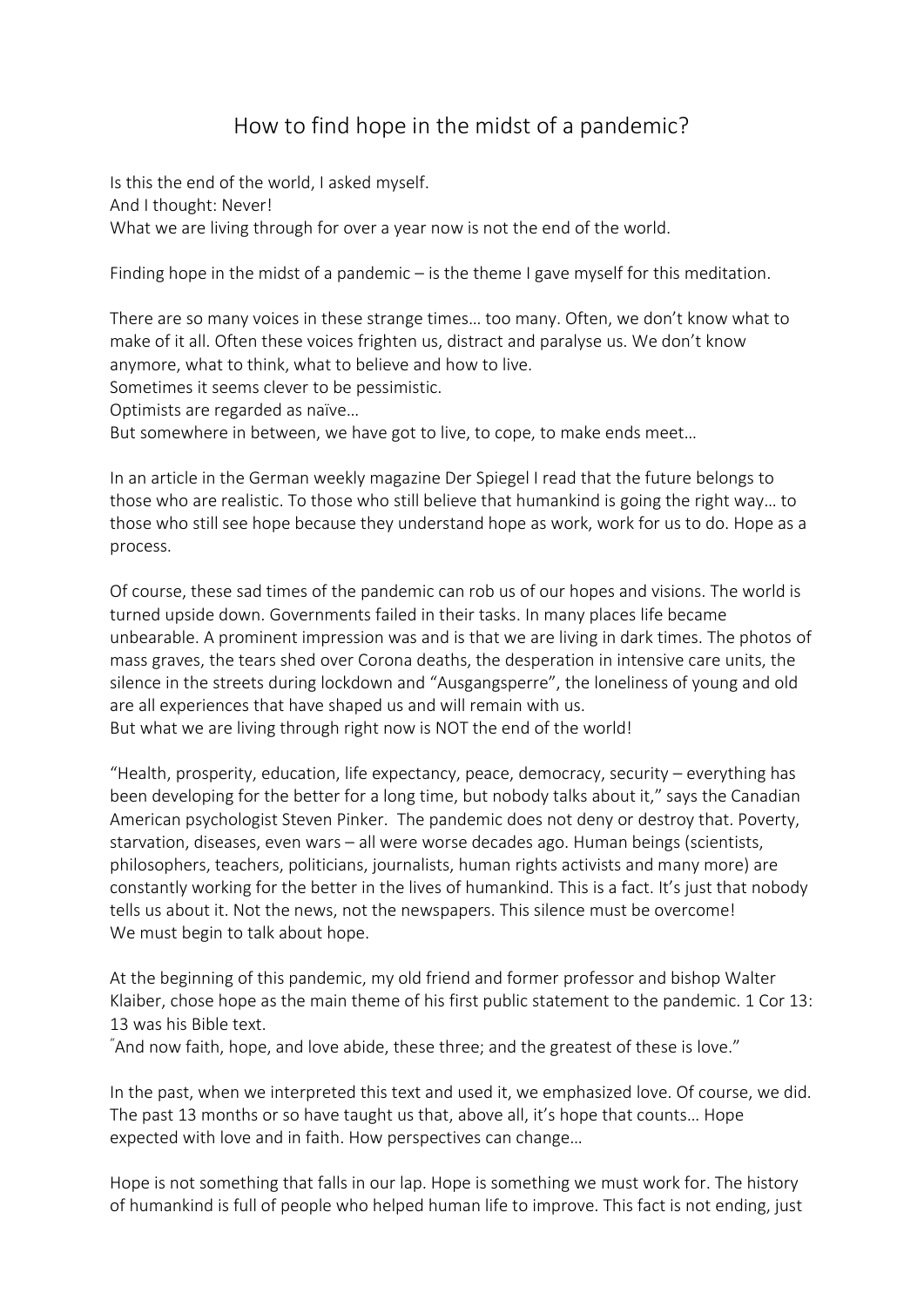because we are living though an awful pandemic. Great minds have shaped the good in our existence in the past; they will also do it in the future!

Hope is powerful!

In hope lies the power to carry on, to not give up. Hope does not ask us to sit and wait for it. Hope wants us active; "hope wants us to throw ourselves into what is becoming," I read in the philosopher Ernst Bloch's book "Principle of Hope". Bloch also writes, "search in the world itself for what will help the world, you can find it."

Those who created the first vaccines against Covid-19 did exactly that. A double share of courage and knowledge worked the miracle.

Within a few months the impossible was possible! Since then a new hope is in the world. Besides all organisational and political failures and mistakes, a hope has been born that does not only bring in sight an end of the pandemic, but also the human capability of shaping and saving the future.

What we need are people with knowledge, values and the sincere wish to improve the lives of all on this planet.

Could we be among those? Us Christians? What do we have to offer through our faith?

We realize how fragile and vulnerable we are to outbreaks of infectious diseases. None of us were prepared for this outbreak. In times like this it is normal and natural to ask where God is. But this is not a time for Christians to retreat from their faith. This is, however, a time to wait patiently for hope to spring from our life of "social distancing" and "self-isolation". We can come to terms with our fears and difficulties in the belief that God cares for us despite of the pandemic and its effects… that God is in there with us and gives us strength to bear the trials and tribulations of life.

The suffering that came over the whole world, the enormity of pain and despair, the misery and the sense of loss are beyond words. But I want to hold fast to the perspective that we can still have faith in God.

Denying the existence of God does not diminish the problem in any way. But faith in God can give us strength to bear the suffering and bring us hope that things will change for the better. I also believe that God dwells among his people and never leaves us alone.

Our world is far from perfect. The present pandemic is a crisis delivered by nature. We must accept the simple truth that we sometimes suffer not because of our own mistakes, but because of other's faults, too. Suffering is part and parcel of life.

This world is no heaven… but heaven begins here, when we let God's kingdom shape and infuse our lives. Something better is always to come! We are equipped with the means to help bring it about.

Even when life is sad and dark, faith lends a light dimension to it.